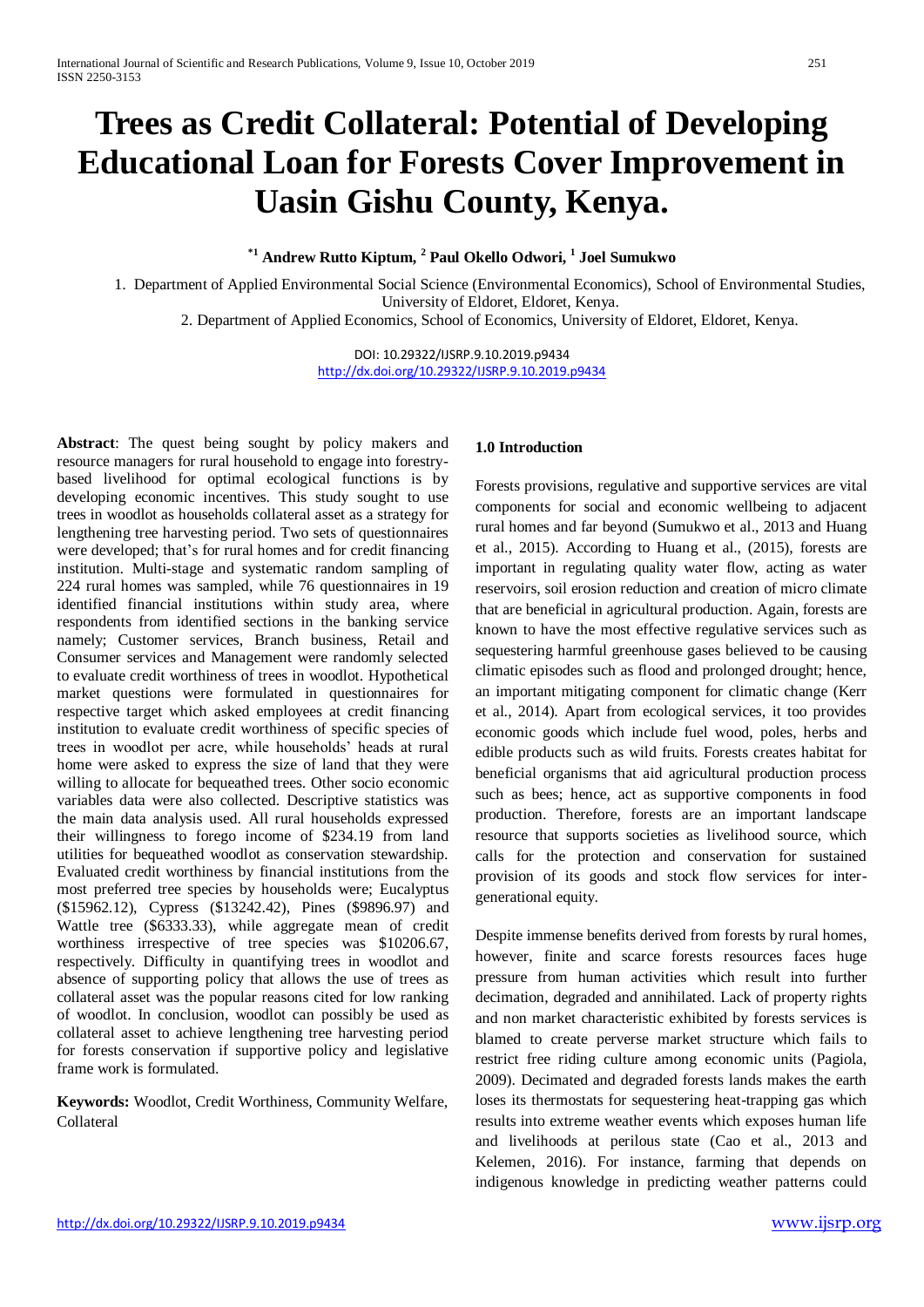results into untimely planting which affects agricultural output if prolonged climatic variability occurs beyond expected period (Romijn et al., 2015 and Kelemen, 2016). Social consequences could result into food scarcity, shift in nutrition value, while economic effect could be price inflation on food and raw materials for industrial purposes which negatively affect human livelihoods (Pastakia, 2011).

Nevertheless, global awareness on the declining forests lands arising from unsustainable utilization and degrading human activities is driving innovative ways among resources managers and policy makers with the aim of restoring forests functions. Given that smallholders at rural areas engage in forestry-based livelihood, trading trees planted in woodlot form at micro scale could result into forests conservation by cushioning over dependency on public forests (Pagiola, 2009). Evidence of forest cover improvement in Nordic countries is attributed to effective use of economic incentives tools in trading conservation stewardship in form of carbon credits on trees planted at micro unit (Pagiola, 2009; Kerr et al., 2014 and Romijn et al., 2015).

Tree venture among rural households could act as natural insurance or immediate safe nets when faced with vices of climatic change (Sumukwo et al., 2013). Premature harvesting of trees to cushion idiosyncratic and covariate financial shocks by rural homes reduces its optimal regulative ecosystem functionality such as carbon sequestration services. These creates paradoxical question among policy makers and resource managers on ways that could motivates resource producer at private lands to lengthen trees harvesting period for optimal ecological functions. Studies by Bianchi et al. (2013) and RCOFTC (2015) have suggested the use of trees in stands as collateral, to decelerate deforestation by lengthening harvesting period of trees for maximum ecosystem functions such as sustained supply of stock flow services for societal livelihood improvement; however, the use of trees as collateral is still rudimentary.

To conceptualise trees in woodlot, if used as collateral in lengthening tree harvest period for maximum forests ecosystem functions, benefits flows over time can be expressed in a functional form as;

$$
BF(q, y) \tag{1}
$$

Where;  $BF$  represents benefits flow, while q and y are the specific benefits from forests stock flow such as water or carbon sequestrations process and utilities in form of income, respectively.

Using Booker and Young (1994) resources maximisation framework, benefit flow functions can be expressed as;

$$
\max_{\mathbf{z} \in \Omega(z)} \, \mathrm{BF}_{\mathbf{t}} = \sum_{t} \mathrm{BF}_{\mathbf{t}} \left( \mathbf{q}_{t}, \mathbf{y}_{t} \right) \tag{2}
$$

Where;  $BF_i$  are the aggregate welfare benefits flow of forests, while  $q_t$  are specific forests stock flow services such as water, carbon sequestration processes and  $y_t$  are consumptive products in monetary scale when trees in woodlot are used as collateral to lengthen harvesting period for maximum benefits flow over specified time period  $(t)$ .

However, welfare benefits of either forests stock flow or income stream converted into credit form over a specified period of time can be expressed using Hicksian equation functions as;

$$
BF_{t} = \sum_{t} U(q^{+}, y^{+})_{t}
$$
 (3)

Where; Utility function  $U(q^+, y^+)_t$  represents a marginal welfare change of increased forests cover  $(q^+)$  and income  $(y<sup>+</sup>)$  when trees are used as collateral to access educational loans.

Expressed welfare change in Hicksian function in equation 3, describes compensating variation measure, whereby superscript sign  $(+)$  on income  $(y)$  depicts willingness to accept compensation for lengthening time period of harvesting trees or conservation stewardship. In a way, the accessed credit when trees are used as collateral could describe mitigation value or safe-nets that are associated with effects to climatic variability which causes financial risks.

Hence, the conditional effect in regards to welfare changes as expressed in Hicksian relationship function in equation (3) is;

$$
BF_t \ge 0 \tag{4}
$$

Therefore, the paradigm shifts in this study was to examine the potential of using trees in woodlot as collateral in accessing educational loan, with view to motivate rural homes in contributing conservation for optimal and sustainable ecological functions form forests cover in the study area. This is in view of the fact that Kenya is a low forests cover of 7.4% which is way far below 10% of the recommended national and international forests cover standards. Again, Kenya's agenda under vision 2030 and global strategy in poverty alleviation and wealthy creation under SDGs recognizes environmental protection and conservation as a driver where sustainable stock flow such as water assists in agricultural productivity, industrial use and sanitation improvement.

### **2.0 Materials and Methods**

#### **2.1 Description of the Study Area.**

This study was carried out in the month of January to March of the year 2019 in Uasin Gishu County, Kenya. Geographical location of the study area lies between 0°30'N and 0°55'N latitudes and between 34°50'E and 35°37'E longitudes. The temperature varies between 14°C and 24°C, while landscape is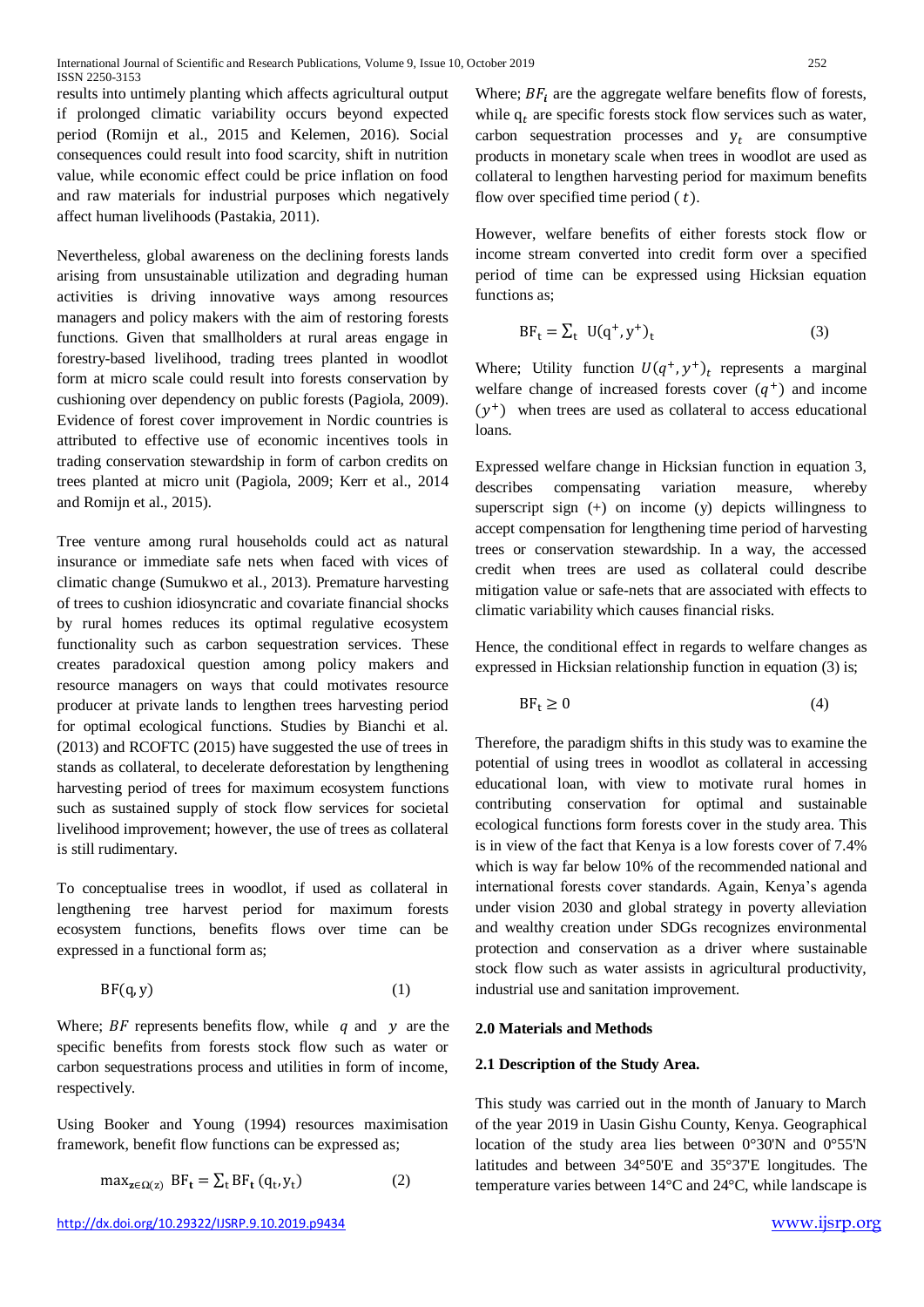characterized by quasi undulating topography with altitude lies between 2,700m and 1,500m above sea level to the southern and northern part, respectively. The mean annual rainfall is 945mm with a pattern showing bimodal type of rainfall between March and June for long rains, and September to November for short rains. Agricultural ventures of crop farming and livestock rearing are dominant economic activities. Popularly crops grown are maize, wheat, beans, fruits and vegetables such as kales and cabbages, while livestock reared are chicken, cattle, goats and sheep.

## **2.2 Sampling, Information Sought and Data Analysis**

Two types of questionnaire were developed; one, for collecting rural households data and second, for estimated credit worthiness of trees and repayment period from credit financing institution in the study area. Sampling for rural households employed multi-stage approach from Sub-county to location level in selecting sample units while systematic random sampling was used in administering questionnaires at household level. That's after selecting sample units by

excluding locations with urban areas, a starting household from a reference point such as junction of the road was identified with the immediate household at reference point was selected as first responded. Thereafter, subsequent respondents were selected by following the right hand rule method where every fifth household was selected. The sample size required for rural households was achieved by using the following formula;

$$
n = \frac{NC^2}{C^2 + (N-1)e^2}
$$
 (5)

Where; n represent sample size, N is population size, C is coefficient of variation of (30%), while e is the margin of standard error of 2% (Kothari, 2004).

Rural household and credit financing institution staff was regarded as population target in this study. According to KNBS survey data (2010), total household population of the study area was 147,939 while proportion of rural household population from total household population of the study area



**Source:** Author **Figure 1:** A Map Showing a Study Area and Sampled Units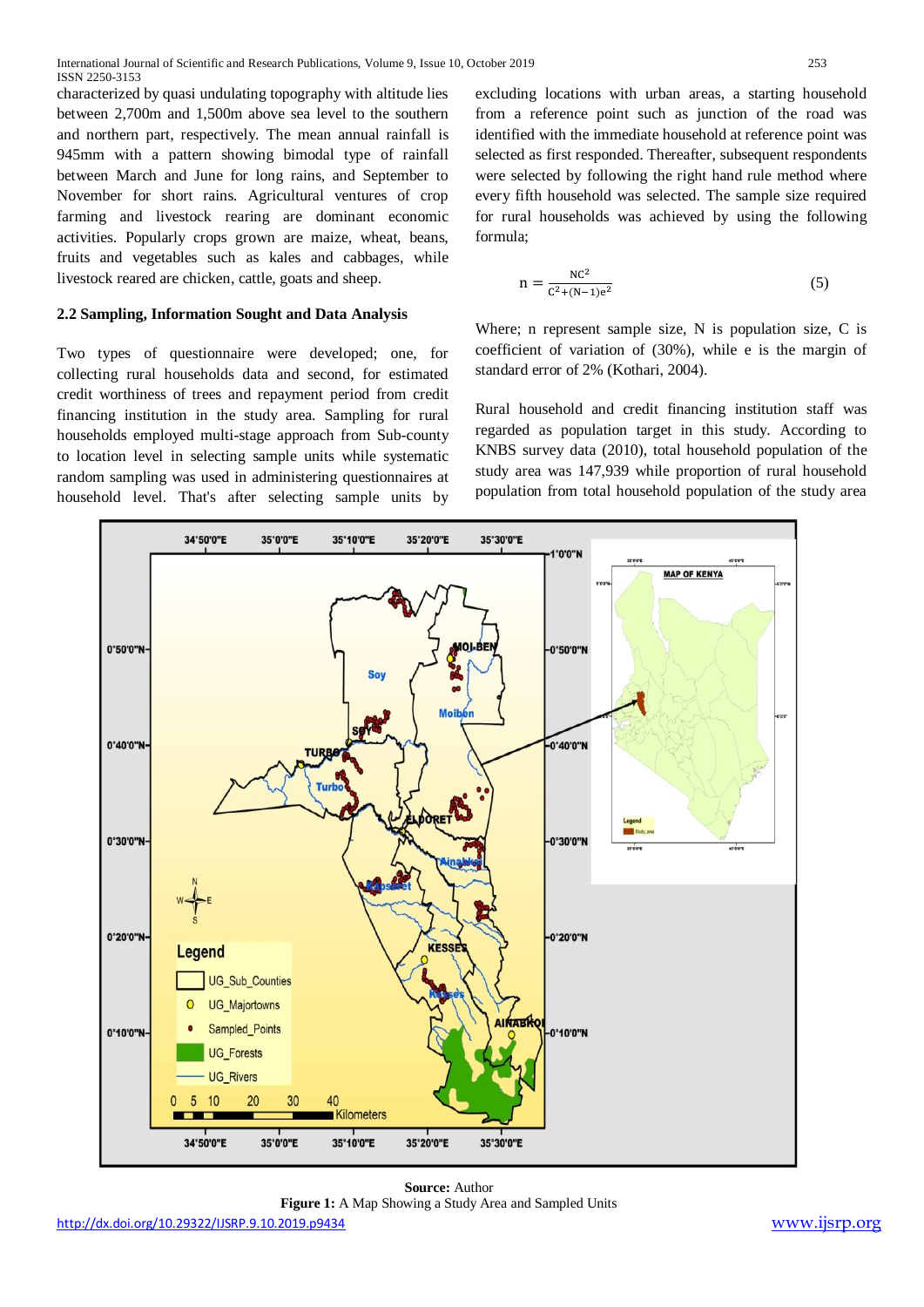was 61.3%. Therefore, using KNBS (2010) survey data in projecting rural household, 90,687 rural household was used as target population (N) in determining sample size using sample size determination formula in equation 5 as follow;

$$
n = \frac{90,687(0.3)^2}{(0.3)^2 + (90,686 - 1)0.02^2}
$$
  
\n
$$
n = \frac{8,161.83}{36.36}
$$
  
\n
$$
n = 224
$$

Therefore, a total of 224 household heads were randomly sampled and interviewed. However, to compensate non respond household, unclear or erroneously entered data and missing data which could invalidate the findings, another 10 household questionnaires were added which represent 5% of the required sample size for this study. Therefore, the total rural households sampled were 234 in this study.

While administering questionnaires to credit financing institutions in the study area, a total of 19 financial institutions were selected. Four common sections in the banking services were identified which includes; Customer Service, Branch Business, Retail and Consumer Banking and Management, which formed the basis of selecting respondents randomly in regard to credit worthiness for some specific tree species of woodlot in one acre of land. The maximum numbers of questionnaire given to each financial institution were four based on the identified sections, which totalled to 76 questionnaires given to 19 credit financing institution found in urban areas of the study area.

To understand rural households aspirations regarding allocation of land for bequeathed woodlot as expressed conservation stewardship, hypothetical market questions was developed that ask household to state land size in acres for bequeathed woodlot and the type of tree species they were willing to plant on the stated land. Apart from households demographic and socio economic characteristics, information on agro-ecological condition such as wetland, rockiness and soil fertility of the land and intended beneficiaries of bequeathed trees was also sought. While information sought from credit financing institutions was credit worthiness of specific trees species preferred by rural farmers in the study area and payment period in months. Other data sought were households' properties that often used as collateral by credit financing institutions in order to compare with trees in woodlot.

To establish households' foregone income, agricultural outputs  $(x_i)$  from the foregone crop or compensating costs such as animals feeds equivalent with forgone grazing land was used. While the real or relative market price  $(p_i)$  of the forgone land utilities; that's, the  $(i<sup>th</sup>)$  crop output from foregone farmland

was multiplied with respective market price  $(p_i)$  to give economic value  $(p_i x_i)$  for foregone income from crop land which is expressed in equation function as follows:

Foregone Income = 
$$
\sum_{i}^{n} \left\{ \frac{(p_i x_i - c_i)_1}{n_i} + \frac{(p_i x_i - c_i)_2}{n_i} + \dots + \frac{(p_i x_i - c_i)_n}{n_i} \right\}
$$
 (6)

Where;  $\frac{(p_i x_i - c_i)}{n}$  $rac{i^{2}c^{1}i^{2}}{n_{i}}$  represent foregone income from specific farm venture  $(1, 2, 3, \ldots)$  such as wheat, maize, beans, millet, potatoes, vegetables, animal feeds, passion fruits and grazing land. Information sought from rural households and credit financing institutions was mainly analysed using descriptive statistics.

#### **3.0 Results and Discussion**

## **3.1 Rural Households Demographics and Socio Economics Characteristics**

Out of 234 targeted rural households in Table 1, there was high number of females interviewed at 57.7% (135) than male 42.3% (99), with all the respondents 100% (234) revealing to have the right of land ownership. Findings by African Women Studies Center, (2014), Kariuki (2014) and Naburi *et al.,* (2018) found more female respondents than male and entitlement of land ownership among rural households than in urban areas, which is in tandem with the findings from this study. Therefore, the construct of land ownership from the results forms a critical construct in development of ecosystem conservation strategy at private lands and sustainable resource utilisation (Naburi *et al.,* 2018).The phenomenon of women presences in homes than men in this study could explains the norm in African set up where females act as functionaries of domestic and house chores making them to be occasionally found at their rural homes, while males who are regarded as household providers are often away tending other external household's activities for their families.

Further, rural household were characterized by fairly elderly household heads as depicted by mean age of 54.96 years of respondents in Table 1, with majority engaging in agricultural activities (83.8%), civil servants (7.3%), traders (3.8%) and informal and/or casual workers were at (5.1%) as their dependable livelihood sources. According to Madisson (2007) and Lemba (2009), the construct of age and education plays a critical role in terms of respondents predictive experience in climatic patterns gained from cumulative years and technical knowledge gained from formal education, respectively, influence household decision making in resource use and ecosystem conservation stewardship. While households' engagements in agricultural activities tend to increase propensity to degrade environment, hence, posing paradoxical questions on agricultural degrading activities on soils and/or pristine environment such as watershed in the study area.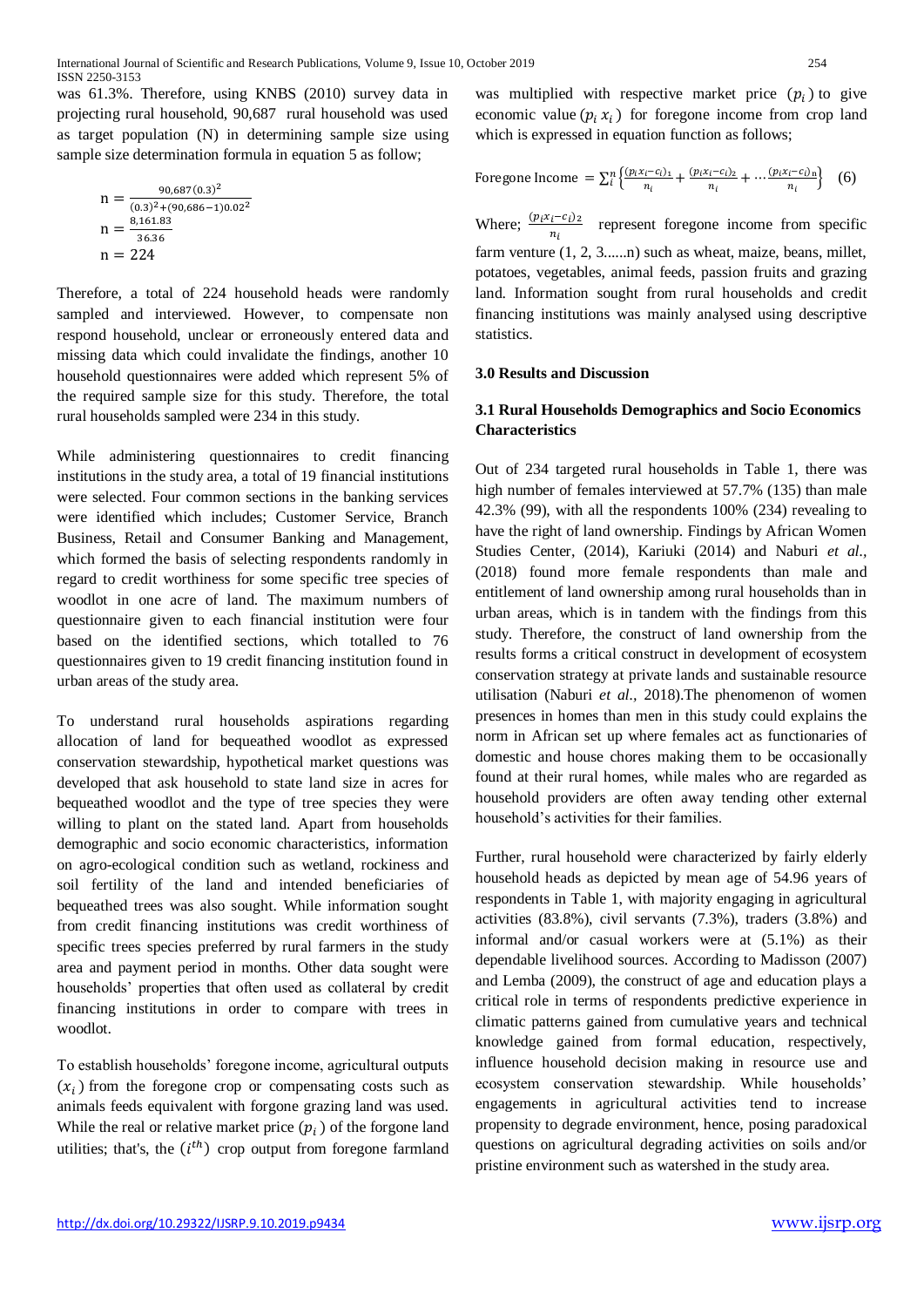| Variables              | Unit    |           | Mean                     | Proportion | <b>Std Deviation</b> | <b>Std Error</b> |
|------------------------|---------|-----------|--------------------------|------------|----------------------|------------------|
|                        |         | Frequency |                          |            |                      |                  |
| Age                    | Years   | 234       | 54.96                    | 100%       | 10.44                | 0.68             |
| Gender                 |         |           |                          |            | 0.50                 | 0.03             |
| Male                   | Persons | 99        |                          | 42.3%      |                      |                  |
| Female                 | Persons | 135       |                          | 57.7%      |                      |                  |
| Household size         | Persons | 234       | 8.44                     | 100%       | 2.2                  | 0.14             |
| Education              |         |           |                          |            | 0.74                 | 0.05             |
| No Education           | Persons | 9         | $\overline{\phantom{a}}$ | 3.8%       |                      |                  |
| Primary level          | Persons | 73        | $\overline{\phantom{a}}$ | 31.2%      |                      |                  |
| Secondary level        | Persons | 127       |                          | 54.3%      |                      |                  |
| <b>Tertiary Level</b>  | Persons | 22        | $\overline{\phantom{a}}$ | 9.4%       |                      |                  |
| University Level       | Persons | 3         |                          | 1.3%       |                      |                  |
| Occupation             |         |           |                          |            | 0.82                 | 0.05             |
| Farmer                 | Persons | 196       |                          | 83.8%      |                      |                  |
| Trader                 | Persons | 9         | $\overline{\phantom{a}}$ | 3.8%       |                      |                  |
| Civil Servant          | Persons | 17        | $\qquad \qquad -$        | 7.3%       |                      |                  |
| <b>Informal Sector</b> | Persons | 12        |                          | 5.1%       |                      |                  |
| Land Tenure            | Persons | 234       |                          | 100%       | 0.00                 | 0.00             |
| Land Size              | Acres   | 234       | 22.15                    | 100%       | 15.27                | 1.00             |

**Source:** Author; n=234

Using formal education to assess literacy level among rural households, the study results (Table 1) showed that majority of households heads at 54.3% (127) had attained secondary school level, 31.2% (73) had primary education level, 9.4% (22) posses tertiary education level and pantry proportion of 1.3% (3) had advanced education level to university. The respondents with no formal education were 3.8% (9) with majority found to be elderly persons. Access to formal education is a critical variable that enhances scientific knowledge on sustainable utilisation of resource among economic units (Lemba, 2009), while the variable of age allows elderly people to predicts effects of idiosyncratic and covariates climatic pattern on income streams based on experiences accumulated over years and on their socio economic practices, thus influences conservation venture through trees planting for future generation (Madisson, 2007).

#### **3.2 Households Aspirations for Bequeathed Woodlot.**

Respondents at rural households were asked to express land size that they were willing to allocate for bequeathed trees in woodlot, the preferred tree species and to describe agroecological condition of land site as fertile, infertile, rocky and/or wetland. From the results the expressed cumulative land area that households wished to allocate for specific tree species were Eucalyptus 101.3 acres, Cypress 80.2 acres, Wattle tree 8.7 acres, Pines 8 acres, and Gravellier 3.4 acres, while total cumulative land area for all tree species would be 201.6 acres. Further, the results revealed that majority of the respondents at 64.5% (151) preferred to allocate bequeathed trees in woodlot form in fertile area, while proportions of respondents at 17.1% (40), 12.8% (30) and 5.6% (13) preferred rocky, infertile and wetland, respectively. Five species of trees were identified as the most preferred tree

species; namely Eucalyptus species 50% (117), Cypress species 38% (89), Wattle tree 5.6% (13), Pines 3% (7), respectively. The choice of the four identified tree species of Eucalyptus, cypress, Pines and Wattle tree were informed by pre-test result, of which this study only focused on such trees species preference for woodlot. When households heads were asked to state expected beneficiaries of bequeathed woodlot, majority wished to bequeathed woodlot to their own children 61.5% (144), grand children 38.5% (90), while no respondent bothered to bequeath woodlot to great grandchildren.

Major forms in which respondents wished their beneficiaries to utilize bequeathed woodlot were for fees and construction 78.2% (183), while 21.8% (51) preferred woodlot to be used purely for education matters (Table 2). Influencing factors for the choice of tree species for woodlot was the maturity 13.2% (31), higher economic values 60.7% (142) and adaption of tree to soil condition 26.1 (61). It could be seen from the study results that, most households were motivated to allocate land for multi-purpose use of tree species depicting high economic benefits for their future generation.

Some of the multi-purpose use of highly preferred Eucalyptus and Cypress species includes production of timber for construction, used as firewood and mix of both firewood and building poles. Coppicing management style on Eucalyptus tree species which allows tree to regenerate fast was cited as the most influencing factor that motivates households as asserted by focus group discussion. Past study by (Ndayambaje *et al.,* 2012) while studying motivating factors that influence household tree species choice for tree farming in Rwanda, also found similar findings; that's selected tree species of Eucalyptus, Wattle, Cypress and Gravellier found to be the most used source of energy for domestic and industries.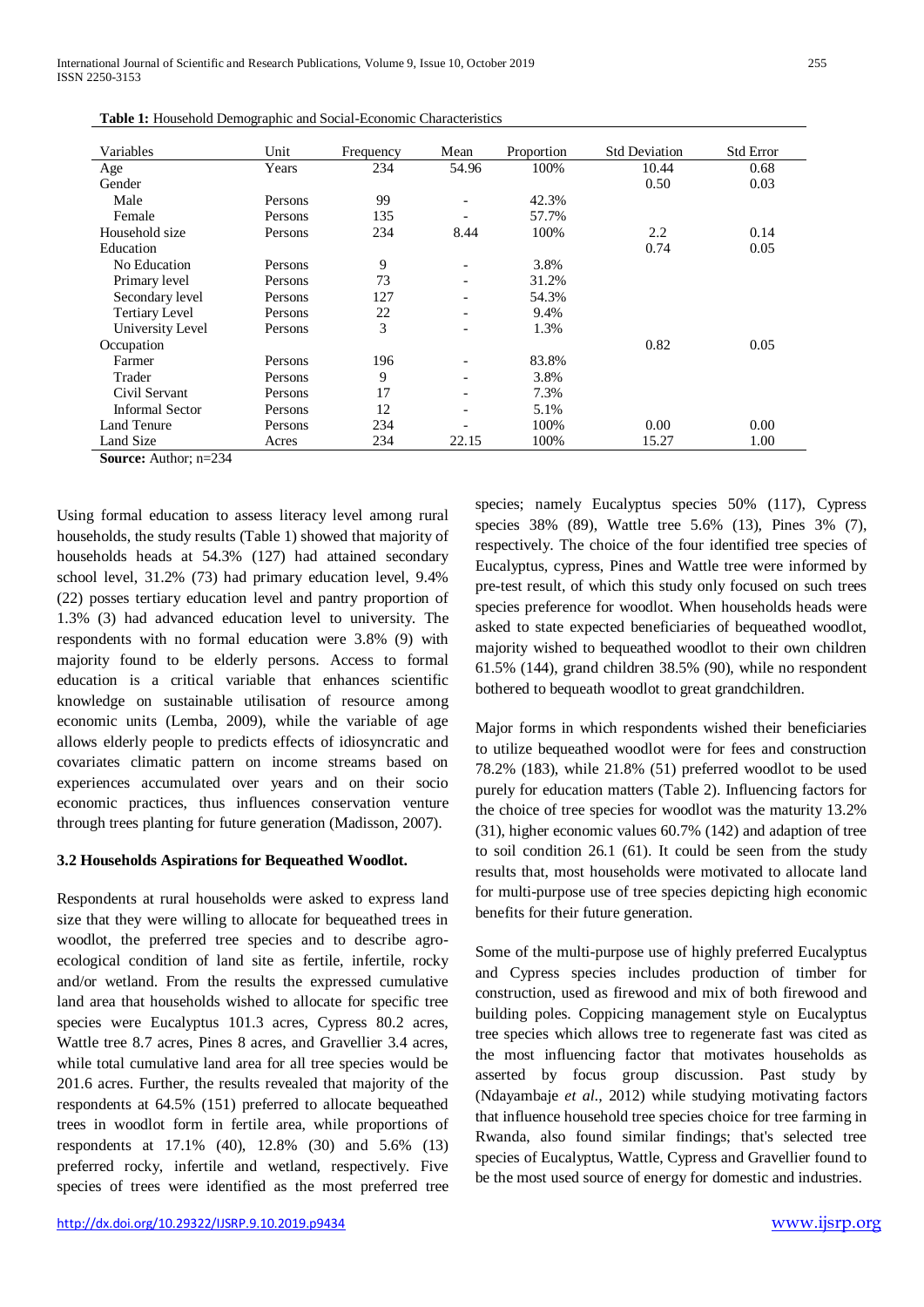| <b>Table 2:</b> Percentage of Household Allocation for woodlot and preferred free species |           | Respondents | Total land size (in      |                |  |  |
|-------------------------------------------------------------------------------------------|-----------|-------------|--------------------------|----------------|--|--|
| Variables                                                                                 | Frequency | Proportion  | acres)                   | Std. Deviation |  |  |
|                                                                                           |           |             |                          |                |  |  |
| Expressed land for woodlot                                                                | 234       | 100%        | 201.60                   | 0.55           |  |  |
| Land characteristics that will be under woodlot                                           |           |             |                          |                |  |  |
| Fertile land                                                                              | 151       | 64.5%       | 130.30                   | 0.55           |  |  |
| Infertile Land                                                                            | 30        | 12.8%       | 19.6                     | 0.41           |  |  |
| Wetland or Swampy                                                                         | 40        | 17.1%       | 41.00                    | 0.63           |  |  |
| Rocky                                                                                     | 13        | 5.6%        | 10.70                    | 0.51           |  |  |
| Preferred Tree Species                                                                    |           |             |                          |                |  |  |
| Cypress                                                                                   | 89        | 38.0%       | 80.20                    | 0.56           |  |  |
| Pines                                                                                     | 7         | 3.0%        | 8.00                     | 0.48           |  |  |
| Gravellier                                                                                | 8         | 3.4%        | 3.40                     | 0.12           |  |  |
| Eucalyptus                                                                                | 117       | 50%         | 101.30                   | 0.58           |  |  |
| <b>Wattle Tree</b>                                                                        | 13        | 5.6%        | 8.70                     | 0.27           |  |  |
| Reason of Tree Species Choice                                                             |           |             |                          |                |  |  |
| Mature Easily                                                                             | 31        | 13.2%       |                          |                |  |  |
| High Income                                                                               | 142       | 60.7%       |                          |                |  |  |
| Adaptive to climate & soil                                                                | 61        | 26.1%       |                          |                |  |  |
| To Whom to Bequeath the woodlot                                                           |           |             |                          |                |  |  |
| Children                                                                                  | 144       | 61.5%       | $\overline{\phantom{a}}$ |                |  |  |
| Grand children                                                                            | 90        | 38.5%       |                          |                |  |  |
| Great grand children                                                                      | 0         | $0.0\%$     |                          |                |  |  |
| Intended use on bequeathed woodlot                                                        |           |             |                          |                |  |  |
| Fees                                                                                      | 51        | 21.8%       |                          |                |  |  |
| Construction                                                                              | 0         | $0.0\%$     |                          |                |  |  |
| Fees and Construction                                                                     | 183       | 78.2%       |                          |                |  |  |
| Own use                                                                                   | 0         | 0.0%        |                          |                |  |  |

**Table 2:** Percentage of Household Allocation for Woodlot and preferred Tree species

**Source:** Author; n=234

Study by Ndayambaje et al. (2012) found Eucalyptus and Cypress trees to be of high economic importance because of its varied use both in industries and for domestic purposes especially as wood fuel. Hence, expressed willingness by household to allocate land for bequeathed woodlot could increase forest land and forest cover. Merits of increased forest land at private lands could results into increased forest products, thus cushioning over dependency of public forest for timber and wood fuel (Ndayambaje et al., 2012 and Keenam et al., 2015). Again, improved forest cover at private lands could increases sequestration capabilities of greenhouse gases that often cause climatic variability (Cao et al., 2013).

## **3.3 Correlations of Influence among Covariates on Tree Species Preference**

Further, relationship tests in Table 3 between pairs of motivating factors that influenced household heads to allocate land for bequeathed woodlot as predictor variables was done. The existence of the small statistical correlation coefficient values from correlation matrix results suggests minimal collinearity among variables, which imply that these variables could be measuring different things. Of all the predictors that showed to be significantly correlated, results in Table 3 revealed mixed associations of either positive or negative in motivating households to allocate land for bequeathed woodlot.

The stated land size for bequeathed woodlot by household from correlation matrix (Table 3) showed to be positively associated with future beneficiaries of bequeathed woodlot, suggesting a household that allocates large land size for bequeathed woodlot could translate tree planting venture into better households' livelihood for their future offspring. While, the significant inverse correlation of variables between land characteristic and preferred tree species, imply that household's choice of tree species was not motivated by productiveness of land rather by unproductiveness such as infertile over fertile land characteristics, reflecting theoretical concepts of rational resource maximization.

Other studies (Mugabo, 2003 and Appiah and Pappinen, 2010) depicted similar findings were rural farmers inclined to plant trees in inerrable land sites, if by chance the household are faced by two distinct agro-ecological conditions i.e. fertile and infertile or fertile and wetland. However, the inverse association between land characteristic and rationale for bequeathing woodlot and between preferred tree species and the form in which beneficiary would use in the future was difficult to interpret which form part of limitation of this study. However, it could be linked to resources maximization by households between constraints of on-farm income especially on crops from arability and inerrability of the farm land.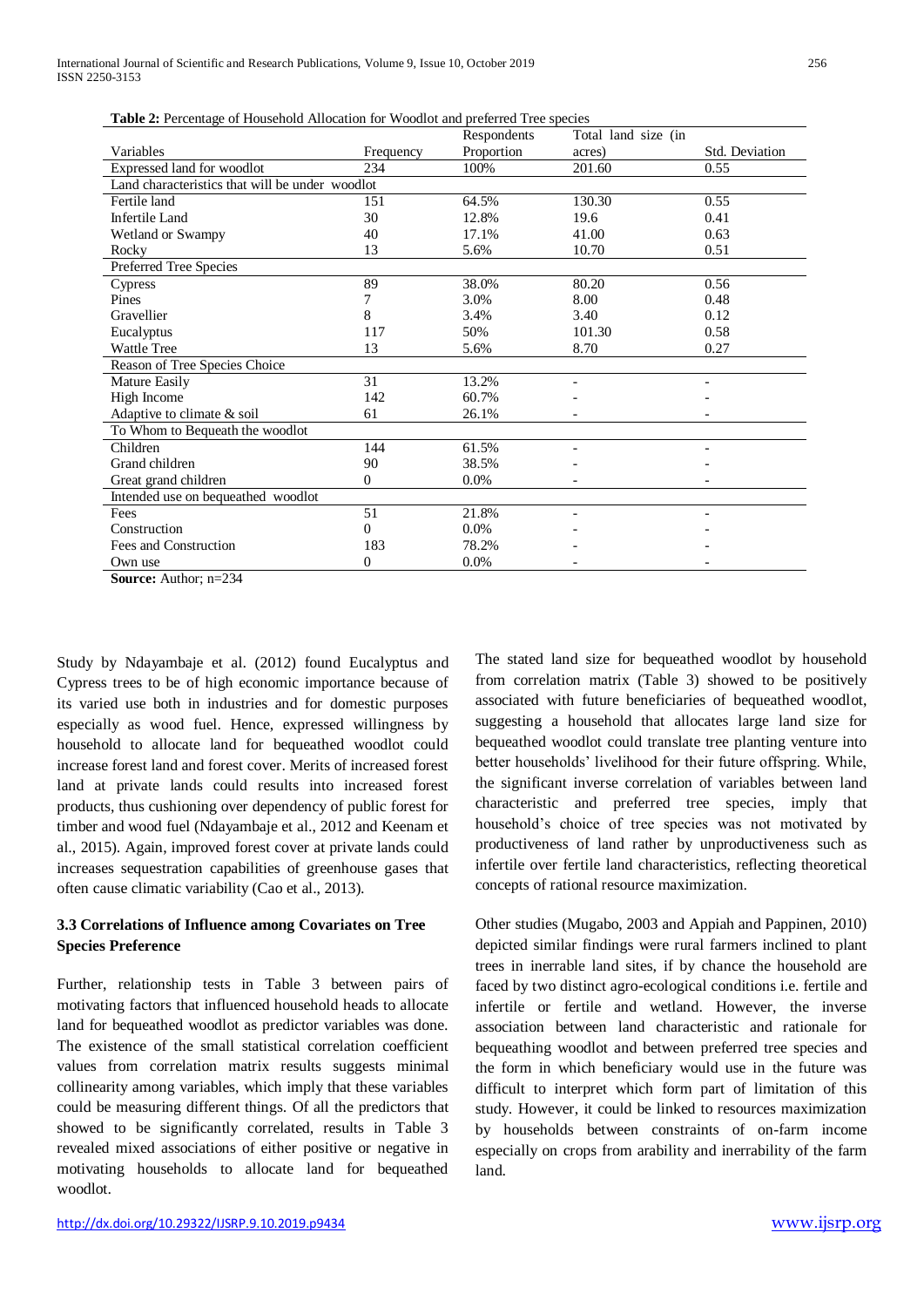International Journal of Scientific and Research Publications, Volume 9, Issue 10, October 2019 257 ISSN 2250-3153

| Motivating                               | Expressed    | Land                | Preferred Tree Rationale of |                        | Future               | Woodlot use by         |
|------------------------------------------|--------------|---------------------|-----------------------------|------------------------|----------------------|------------------------|
| factors                                  | land for     | Condition           | <b>Species</b>              | choosing tree          | <b>Beneficiaries</b> | beneficiary            |
|                                          | Woodlot      |                     |                             | species                |                      |                        |
| <b>Expressed land</b><br>for Woodlot     | $\mathbf{1}$ | $-0.043$<br>(0.509) | $-0.115$<br>(0.079)         | 0.110<br>(0.093)       | 0.167<br>(0.011)     | 0.094<br>(0.150)       |
| <b>Land Condition</b>                    |              | 1                   | $-0.313**$<br>(0.000)       | $-0.550$ **<br>(0.000) | $-0.080$<br>(0.222)  | $-0.103$<br>(0.116)    |
| Preferred Tree<br><b>Species</b>         |              |                     | 1                           | 0.106<br>(0.104)       | $-0.074$<br>(0.260)  | $-0.385***$<br>(0.000) |
| Rationale of<br>choosing tree<br>species |              |                     |                             | 1                      | 0.122<br>(0.063)     | 0.080<br>(0.222)       |
| Future<br><b>Beneficiaries</b>           |              |                     |                             |                        | 1                    | 0.077<br>(0.241)       |
| Woodlot use by<br>beneficiary            |              |                     |                             |                        |                      | 1                      |

**Table 3:** Correlations Matrix Between Pairs of Variables

**Source:** Author; **Note:** Probability values (p-values) are in parenthesis; \*p<0.05; \*\*p<0.01.

## **3.4. Trees in Woodlot as Collateral for Sustainable Forest Cover**

Results in Table 4 showed that Cypress tree species had highest credit worthiness of \$15962.12, while credit worthiness of Eucalyptus (\$13242.42), Pines (\$9896.97), Wattle tree (\$6333.33) and Gravellier (\$5598.48) followed in that order. While the mean credit worthiness irrespective of tree species was \$10206.67. Notably, these findings could be seen to collaborate with households' rational choice on Eucalyptus and Cypress tree species for which high economic benefits which was cited as the main motivating factors, depicting resources maximization theory (Booker and Young, 1994). Further, the study results on the mean repayment period of loans in months if used as collateral for each species of trees from the results for Cypress, Eucalyptus, Pines, Gravellier and Wattle tree species were 35.06, 35.15, 28.45, 19.09 and 18.63, respectively.

Therefore, to incentivize ecosystem provider to adopt and sustained bequeathed woodlot for maximum ecological functions such as steady provisions of stock flow services, using bequeathed woodlot as collateral for accessing education loan could play an integral in postponing harvesting of trees in woodlot. As such, lengthening harvesting periods of trees in woodlot, if attached as collateral for educational loans to households' offspring, could facilitate maximum ecosystem services functions; hence, societal welfare effects. The estimated credit worthiness from popular tree species identified per acre in this study was sought from credit financing institution.

| <b>Table 4:</b> Determined Credit Worthiness of Specific Tree Species per Acre |  |
|--------------------------------------------------------------------------------|--|
|--------------------------------------------------------------------------------|--|

|                    | <b>Credit Worthiness</b> |                      | Repayment Period |                      |  |
|--------------------|--------------------------|----------------------|------------------|----------------------|--|
| Tree species       | Means $(\$)$             | <b>Std Deviation</b> | Means (Months)   | <b>Std Deviation</b> |  |
| Cypress            | 15962.12                 | 3532.61              | 35.06            | 3.31                 |  |
| Eucalyptus         | 13242.42                 | 2578.38              | 35.15            | 3.07                 |  |
| Pines              | 9896.97                  | 1927.69              | 28.45            | 4.97                 |  |
| Gravellier         | 5598.48                  | 1092.70              | 19.09            | 2.96                 |  |
| <b>Wattle Tree</b> | 6333.33                  | 1203.63              | 18.63            | 2.14                 |  |
| Aggregate          | 10206.67                 | 1738.06              | 27.28            | 2.07                 |  |

**Source:** Author; **Note**: Sampled respondents were 66 from 19 financial institutions in the study area.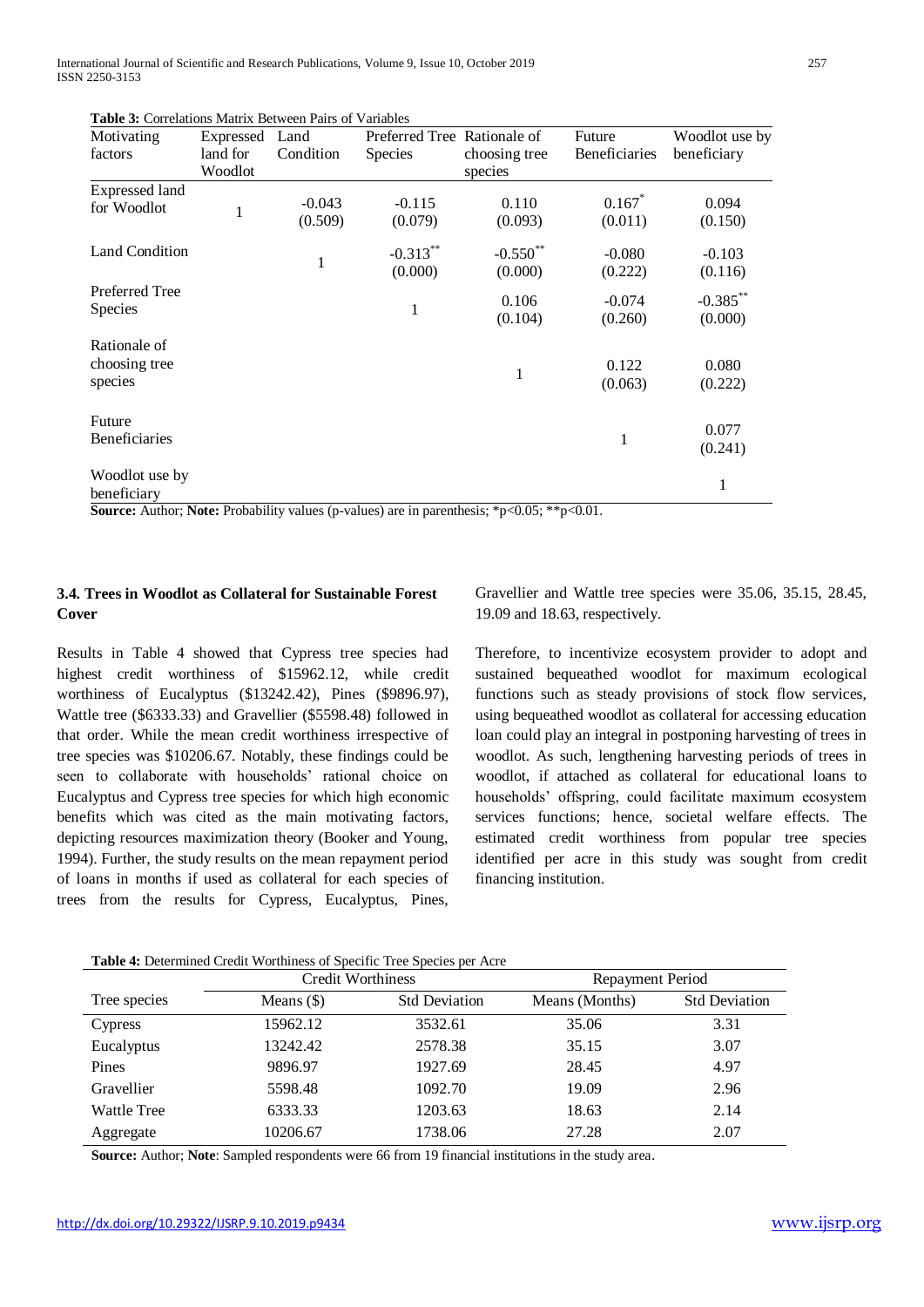## **3.5 Comparison of Households Assets and Bequeathed Woodlot as Collateral**

Information on other household's properties often used as credit or collateral by credit financial institutions in this study necessitated the comparison with bequeathed woodlot. Figure 2 shows identified households' properties often used by credit financing institution as collateral. Collateral identified includes; Land with Buildings, Salary payslip, Land title deeds, Vehicle and Farm machinery.



**Source:** Author

Results in figure 2 showed that trees in woodlot was lowly ranked as collateral assets, posing difficulties in design and implementation of policy that could use woodlot as credit security for households offspring to access educations for lengthening forests cover for maximum forests services functions such as forests stock flow services and/or optimal carbon sequestration. Major reasons cited that made woodlot to be ranked lowly as collateral by respondents from credit financing institution was that the use of woodlot was a new idea which have never been used, hence, no policy and legislative support that guide and permit the use of trees as collateral. Another reason cited was difficulty in quantifying trees into economic terms at different stages of growth before trees matures. Despite difficulties, however, most respondents pointed out the viability of using woodlot as collateral provided policy, supportive legislation and standard scientific measurements of trees are provided.

#### **4.0 Conclusion and Public Policy Recommendation**

The effect of unpredictable climatic variability exposes rural household to engage in unsustainable consumption of resources such as harvesting trees before maturity, which raises concerns on conservation strategies on forests cover improvement. However, based on evidence from empirical findings in this study, the potential of using trees in woodlot as collateral for sustainable forests cover reveals to be a viable conservation strategy. That's, aspiration of rural households to bequeath woodlot to future generation preferably their own children, with majority wished to see bequeathed woodlot used for education purposes informs the need of using bequeathed woodlot as collateral for education loans. Further, households' choice and preference on tree species were influenced by household demographics factors and agro-ecological condition of the land, reflecting rational resource maximization framework by rural households; that's households had high propensity to allocate land with lower opportunity costs on farm ventures for bequeathed woodlot.

Therefore, when sound policies and regulatory systems are implemented with care combined with extension of credit in regards to household consumptive demands such as access to education can incentivizes rural households to adopt tree planting as business venture. In addition, lengthening woodlot harvesting period could result into maximum forests service provision such as stock flow services to the society and carbon sequestration which reduces green house gases blamed for climatic variability; reflecting Kaldors-Hicks compensation tests in rewards distribution in resources conservations realms. It can also build the foundation for enterprise initiatives were income savings from credit access for education could form capital for household's entrepreneurial activities for income stability. However, the cited difficulties in evaluating credit worthiness of trees in woodlot by respondents from financial institution and conflicting results that were difficult to interpret depicted by correlation matrix of influencing variables factors on household decision making, was part of the limitation of this study which formed the basis for future research. However, volumetric analysis such as the use of stumpage measurement of trees (RCOFTC, 2015) could form the basis that allows woodlot pricing using standard quantifiable volume of trees in stands.

#### **Acknowledgement**

The authors' thanks respondents from rural households and credit financing institutions in Uasin Gishu County, Kenya who participated and shared the sought information which made this study to be successful.

**Figure 2:** Ranked Households Assets as Collateral by Credit Financing Institution